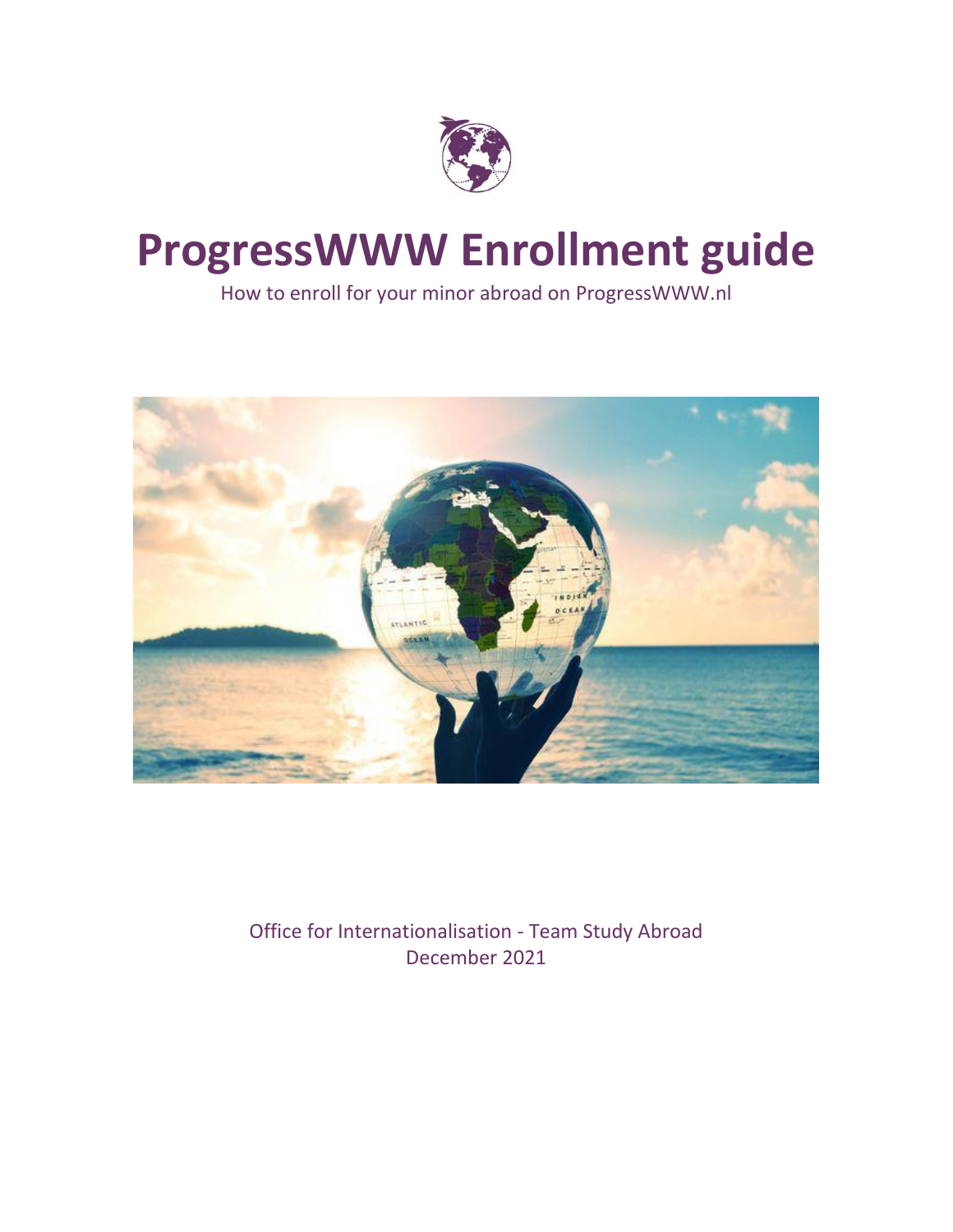



| Page 1 -------- | ---- Introduction      |
|-----------------|------------------------|
|                 | ----- Step 1           |
|                 | Step 2                 |
|                 | --- Step 3             |
|                 |                        |
|                 | ----- Congratulations! |

 $\mathbf 1$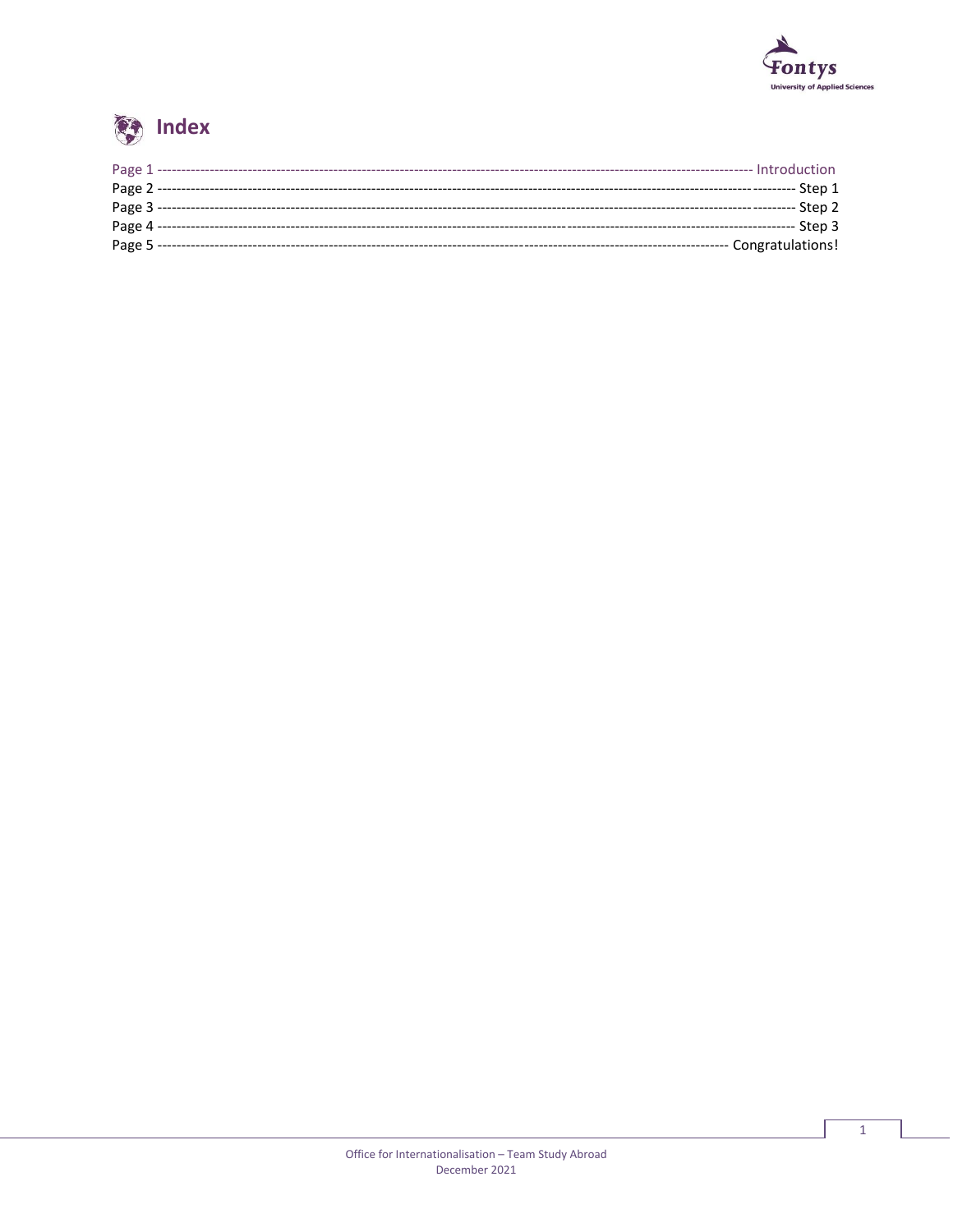

### Step 1

When on your institute's portal, find and open ProgressWWW as usual. Your screen should look similar to the one pictured below.

| $\mathcal{C}$<br>$\rightarrow$<br>ô<br>$\leftarrow$ | https://progresswww.nl/fontys/dashboard/home.asp                                              |                                                     | ⊕<br>ร′ิ≡<br>аŵ<br>సం                                                                            | Wordt niet gesynchroniseerd<br>$\cdots$ |
|-----------------------------------------------------|-----------------------------------------------------------------------------------------------|-----------------------------------------------------|--------------------------------------------------------------------------------------------------|-----------------------------------------|
| ili Progress                                        | $\equiv$                                                                                      |                                                     | <b>O</b> EN -                                                                                    | M.F.W.S.R. van de Nieuwenhof   U        |
| <b>n</b> Dashboard                                  | <b>Dashboard</b>                                                                              |                                                     |                                                                                                  | Dashboard                               |
| $\frac{2}{2}$ Info                                  | <b>WELCOME MIQUEL</b>                                                                         |                                                     |                                                                                                  |                                         |
| <b>III</b> Results                                  | Fontys School of Business and<br>Communication:<br>Welkom bij Fontys Hogeschool               |                                                     |                                                                                                  |                                         |
| <b>E</b> Enrolling                                  | <b>Economie en Communicatie</b>                                                               |                                                     |                                                                                                  |                                         |
| Messages                                            | Propedeutic year International<br><b>Communication Management</b><br>60 / 60 ECTS<br>$>$ View | <b>First year Fulltime</b><br>5 / 60 ECTS<br>> View | <b>Main Phase International</b><br><b>Communication Management</b><br>39.25 / 180 ECTS<br>> View |                                         |
|                                                     |                                                                                               | 2018 - 2021 © Progress Onderwijs .                  | Provide feedback                                                                                 |                                         |

Please select '**Enrolling**' and you shall find an entire laundry list of options you could enroll to. You would want to select '**Fontysminors**'.

| C<br>$\rightarrow$<br>ô<br>$\leftarrow$ | https://progresswww.nl/fontys/intekenen/aanmelden.asp?menuparent=1&hl=                                                                                                                                                                                                                                                                                                                                                                                                                                                                                                                                                                                                                                                                                           | ร′ิ≡<br>⊕<br>Wordt niet gesynchroniseerd<br>సం<br>$\cdots$ |
|-----------------------------------------|------------------------------------------------------------------------------------------------------------------------------------------------------------------------------------------------------------------------------------------------------------------------------------------------------------------------------------------------------------------------------------------------------------------------------------------------------------------------------------------------------------------------------------------------------------------------------------------------------------------------------------------------------------------------------------------------------------------------------------------------------------------|------------------------------------------------------------|
| <b>ili Progress</b>                     | $\equiv$                                                                                                                                                                                                                                                                                                                                                                                                                                                                                                                                                                                                                                                                                                                                                         | M.F.W.S.R. van de Nieuwenhof<br><b></b> ⊕ EN ▼             |
| <b>A</b> Dashboard                      | <b>Enrolment items</b>                                                                                                                                                                                                                                                                                                                                                                                                                                                                                                                                                                                                                                                                                                                                           | <b>Enrolling</b>                                           |
| ュ<br>Info                               | Enrollments (M.F.W.S.R. van de Nieuwenhof, studentnummer 3633594)                                                                                                                                                                                                                                                                                                                                                                                                                                                                                                                                                                                                                                                                                                | Q search                                                   |
| <b>III</b> Results                      | <b>Enrollments</b><br>Fontys Flexibel deeltijd onderwijs                                                                                                                                                                                                                                                                                                                                                                                                                                                                                                                                                                                                                                                                                                         | Enrollments (M.F.W.S.R. van de Nieuwenhof)                 |
| <b>A</b> Enrolling                      | $\overline{\mathsf{L}}$<br>Fontys School of Information and Communication Technology                                                                                                                                                                                                                                                                                                                                                                                                                                                                                                                                                                                                                                                                             | No enrollments found                                       |
| $\blacksquare$ Messages                 | <b>S</b> Fontysminors<br>Fontys School of Business Management, Education and Technology<br>Fontys Academy for Creative Industries<br>Fontys School of Fine and Performing Arts<br>Fontys School of Journalism<br>Fontys School of Teacher Training for Secondary Education Sittard<br>Fontys School of Teacher Training for Secondary Education Tilburg<br>Fontys School of Teacher Training for Special Educational Needs<br>Fontys School for Child Studies & Education<br>Fontys Technical Training College Eindhoven<br>Fontys School for Allied Health Professions<br>Fontys School of Pedagogical Studies<br>Fontys School of HRM and Psychology<br>Fontys School of Social Studies<br>Fontys School of Sport Studies<br>Fontys School of Natural Sciences |                                                            |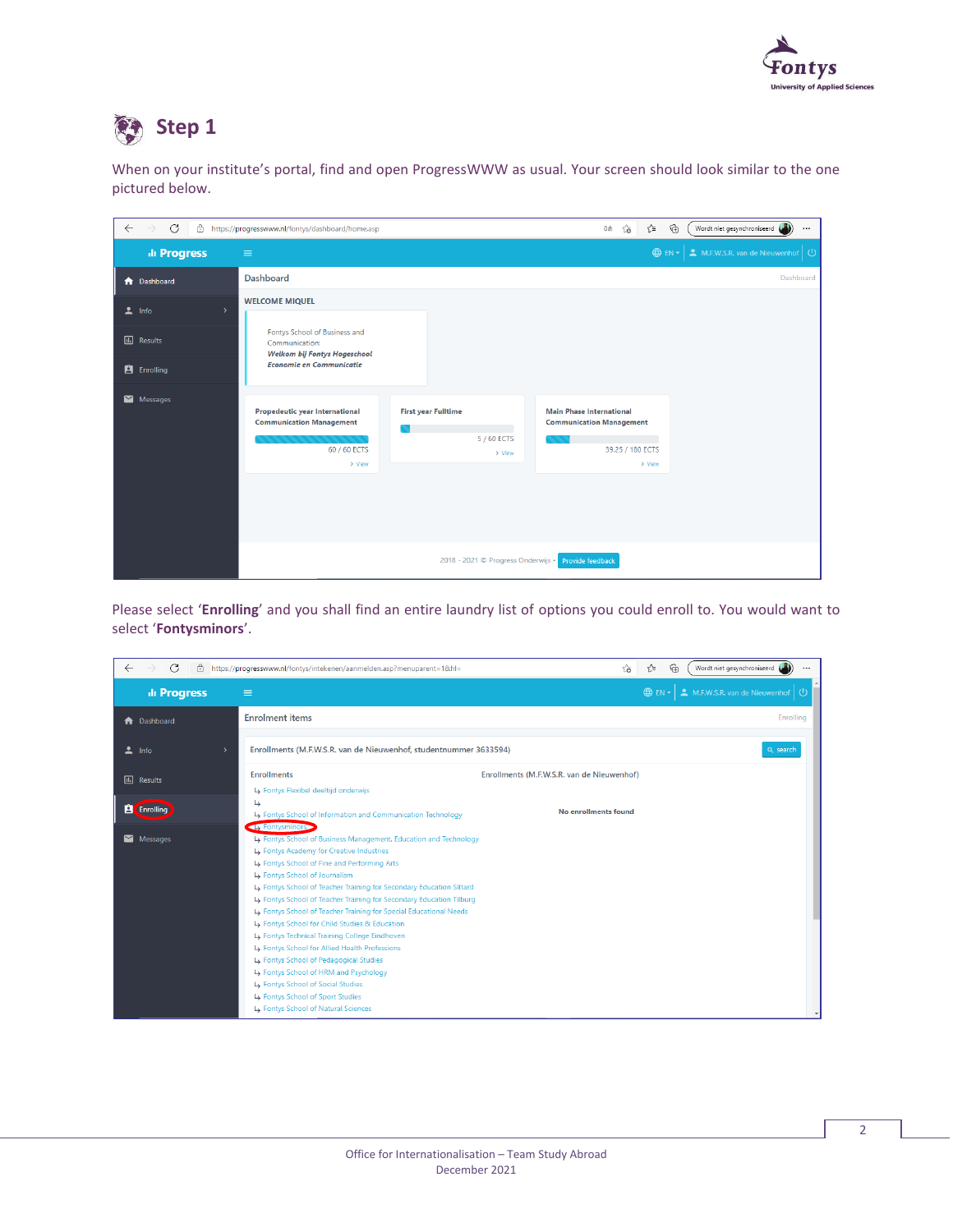

## **Step 2**

Upon clicking '**Fontysminors**', it should open a selection of 4 dates, you must pick the date your minor starts. In this particular example, it was '**Start February 2022**'

| C<br>$\leftarrow$<br>$\rightarrow$  | https://progresswww.nl/fontys/intekenen/aanmelden.asp?menuparent=35335 |                                                     | Wordt niet gesynchroniseerd<br>ど<br>⊕<br>τs<br>аŵ<br>$\cdots$ |
|-------------------------------------|------------------------------------------------------------------------|-----------------------------------------------------|---------------------------------------------------------------|
| ili Progress                        | $\equiv$                                                               |                                                     | <b>O</b> EN -<br>M.F.W.S.R. van de Nieuwenhof   U             |
| <b>A</b> Dashboard                  | <b>Enrolment items</b>                                                 |                                                     | Enrolling                                                     |
| $\frac{1}{2}$ Info<br>$\rightarrow$ | Enrollments (M.F.W.S.R. van de Nieuwenhof, studentnummer 3633594)      |                                                     | Q search                                                      |
| <b>III</b> Results                  | <b>Enrollments</b><br><b>Ly Fontysminors</b>                           | Enrollments (M.F.W.S.R. van de Nieuwenhof)          |                                                               |
| <b>E</b> Enrolling                  | Start September 2020<br>Start February 2021                            | No enrollments found                                |                                                               |
| $\blacksquare$ Messages             | Start September 2021<br>Start February 2022                            |                                                     |                                                               |
|                                     |                                                                        |                                                     |                                                               |
|                                     |                                                                        |                                                     |                                                               |
|                                     |                                                                        |                                                     |                                                               |
|                                     |                                                                        |                                                     |                                                               |
|                                     |                                                                        |                                                     |                                                               |
|                                     |                                                                        | 2018 - 2021 © Progress Onderwijs · Provide feedback |                                                               |

Another laundry list will appear but fear not, the one you want is the very top option. Now my version calls it '**Buitenlandminor**', hopefully it is the same for you because it is this one that you have to select by clicking on the tiny box that is highlighted in **RED** in the image below.

| $\leftarrow$ | $\mathcal{C}$<br>$\rightarrow$<br>A |               | https://progresswww.nl/fontys/intekenen/aanmelden.asp                                                           |                  |                                   |                   |                                            | аぁ | గడ | ร′่≡                  | 庙 | Wordt niet gesynchroniseerd  |           | $\cdots$                 |
|--------------|-------------------------------------|---------------|-----------------------------------------------------------------------------------------------------------------|------------------|-----------------------------------|-------------------|--------------------------------------------|----|----|-----------------------|---|------------------------------|-----------|--------------------------|
|              | ili Progress                        | $\equiv$      |                                                                                                                 |                  |                                   |                   |                                            |    |    | $\bigoplus$ EN $\tau$ |   | M.F.W.S.R. van de Nieuwenhof |           | $\mathcal{L}^{(1)}$      |
|              | <b>A</b> Dashboard                  |               | <b>Enrolment items</b>                                                                                          |                  |                                   |                   |                                            |    |    |                       |   |                              | Enrolling |                          |
| ∸            | Info                                | $\rightarrow$ | Enrollments (M.F.W.S.R. van de Nieuwenhof, studentnummer 3633594)                                               |                  |                                   |                   |                                            |    |    |                       |   |                              | Q search  |                          |
|              | <b>III</b> Results                  |               | <b>Enrollments</b><br>Fontysminors<br>Start February 2022                                                       |                  |                                   |                   |                                            |    |    |                       |   |                              |           |                          |
|              | <b>E</b> Enrolling                  |               | From July 1 (00:00) to December 15 (23:59) you can subscribe for a Fontys minor that<br>starts in February 2022 |                  |                                   |                   | Enrollments (M.F.W.S.R. van de Nieuwenhof) |    |    |                       |   |                              |           |                          |
|              | $\blacksquare$ Messages             |               | <b>DESCRIPTION</b>                                                                                              | <b>CODE</b>      | <b>DATE</b>                       | <b>ENROLLMENT</b> |                                            |    |    |                       |   |                              |           |                          |
|              |                                     |               | Buitenlandminor                                                                                                 | 2557FMBUIT       | 01-02 until 31-08 Open            |                   |                                            |    |    | No enrollments found  |   |                              |           |                          |
|              |                                     |               | <b>Externe Minor</b>                                                                                            |                  | 2557FMEXTN 01-02 until 31-08 Open |                   |                                            |    |    |                       |   |                              |           |                          |
|              |                                     |               | <b>Acceleration Academy</b>                                                                                     | 24FMAA           | 01-02 until 31-08 Open            |                   |                                            |    |    |                       |   |                              |           |                          |
|              |                                     |               | Accountable Concepting 225FMACALE 01-02 until 31-08 Open<br>for Leisure Entertainment                           |                  |                                   |                   |                                            |    |    |                       |   |                              |           |                          |
|              |                                     |               | <b>Adaptive Robotics</b>                                                                                        | 43FMAR           | 01-02 until 31-08 Open            |                   |                                            |    |    |                       |   |                              |           |                          |
|              |                                     |               | <b>Age-Friendly Service</b><br>Design                                                                           | 202FMAFSD        | 01-02 until 31-08 Open            |                   |                                            |    |    |                       |   |                              |           |                          |
|              |                                     |               | Think and act differently; 20FMMZVP<br>Care Innovation in the<br>field                                          |                  | 01-02 until 31-08 Open            |                   |                                            |    |    |                       |   |                              |           |                          |
|              |                                     |               | A cyctame: High Tach                                                                                            | <b>AZEMAASVS</b> | 01-02 until 31-08. Open           |                   |                                            |    |    |                       |   |                              |           | $\overline{\phantom{a}}$ |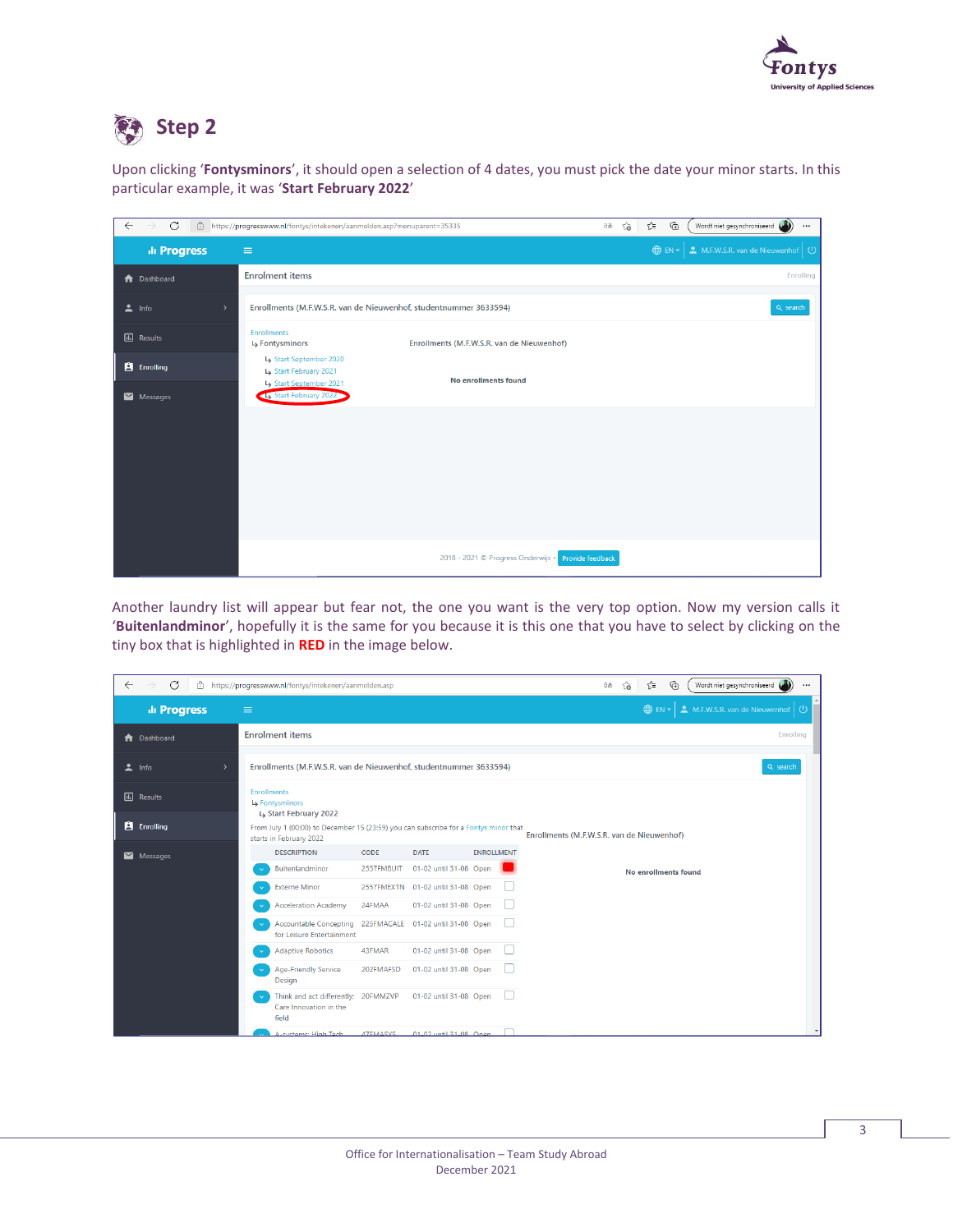

#### C. **Step 3**

If you wish to see more details on the '**Buitenlandminor**', you may want to expand it by clicking on the **BLUE** button with the downward arrow. Be aware that there is a deadline to enroll. (Specific deadlines may differ)

| C<br>$\leftarrow$<br>$\rightarrow$ | https://progresswww.nl/fontys/intekenen/aanmelden.asp                                                           |                                |                        |                   | ⊕<br>Wordt niet gesynchroniseerd<br>ันา<br>as<br>ౕౚ<br>$\cdots$ |
|------------------------------------|-----------------------------------------------------------------------------------------------------------------|--------------------------------|------------------------|-------------------|-----------------------------------------------------------------|
| <b>III</b> Results                 | <b>Enrollments</b><br>Fontysminors<br>Start February 2022                                                       |                                |                        |                   | $\overline{\phantom{a}}$                                        |
| <b>E</b> Enrolling                 | From July 1 (00:00) to December 15 (23:59) you can subscribe for a Fontys minor that<br>starts in February 2022 |                                |                        |                   | Enrollments (M.F.W.S.R. van de Nieuwenhof)                      |
| Messages                           | <b>DESCRIPTION</b>                                                                                              | CODE                           | <b>DATE</b>            | <b>ENROLLMENT</b> |                                                                 |
|                                    | Buitenlandminor                                                                                                 | 2557FMBUIT                     | 01-02 until 31-08 Open |                   | No enrollments found                                            |
|                                    | Itemnumber 672820                                                                                               |                                |                        |                   |                                                                 |
|                                    |                                                                                                                 | Type Minor                     |                        |                   |                                                                 |
|                                    |                                                                                                                 | Code 2557FMBUIT                |                        |                   |                                                                 |
|                                    | Credits (EC) 30                                                                                                 |                                |                        |                   |                                                                 |
|                                    | Owner MINOR                                                                                                     |                                |                        |                   |                                                                 |
|                                    |                                                                                                                 | Date 01/02/2022                |                        |                   |                                                                 |
|                                    |                                                                                                                 | <b>End date</b> 31/08/2022     |                        |                   |                                                                 |
|                                    | Room                                                                                                            | <b>Buitenland / Abroad</b>     |                        |                   |                                                                 |
|                                    |                                                                                                                 | Remark Over de Buitenlandminor |                        |                   |                                                                 |
|                                    | Enrollment opens 01/07/2021                                                                                     |                                |                        |                   |                                                                 |
|                                    | Enrollment closes 31/01/2022                                                                                    |                                |                        |                   |                                                                 |
|                                    | Number of enrollments 14                                                                                        |                                |                        |                   | $\overline{\phantom{a}}$                                        |

After checking the little box that I highlighted in the image, all you have to do is scroll all the way down and press '**enroll**'.

| $\mathcal{C}$<br>$\leftarrow$<br>A<br>$\rightarrow$ | https://progresswww.nl/fontys/intekenen/aanmelden.asp                                   |            |                                   |                                    | as                      | ٢ð | 庙<br>ู่∿ื่≡ | Wordt niet gesynchroniseerd | $\cdots$ |
|-----------------------------------------------------|-----------------------------------------------------------------------------------------|------------|-----------------------------------|------------------------------------|-------------------------|----|-------------|-----------------------------|----------|
|                                                     | Communicatie en Creatie                                                                 |            |                                   |                                    |                         |    |             |                             |          |
|                                                     | Transmedia Design for<br><b>Creative Industries</b>                                     | 25FMTDF21  | 01-02 until 31-08 Open            | $\mathbf{L}$                       |                         |    |             |                             |          |
|                                                     | Trendwatching (in Dutch) 25FMTW2                                                        |            | 01-02 until 31-08 Open            | $\mathbb{R}^n$                     |                         |    |             |                             |          |
|                                                     | Trendwatching (in<br>English)                                                           | 25FMTW2    | 01-02 until 31-08 Open            | $\mathbb{R}^n$                     |                         |    |             |                             |          |
|                                                     | Vaardig in Leiderschap                                                                  | 2247FMVILS | 01-02 until 31-08 Open            |                                    |                         |    |             |                             |          |
|                                                     | Vakdocent i.h vmbo-prof. 209FMVDP20 01-02 until 31-08 Open<br>Dienstverl. en Prod.(D&P) |            |                                   |                                    |                         |    |             |                             |          |
|                                                     | Verbeteren van<br>Voedingsgedrag                                                        | 12VVV1819  | 01-02 until 31-08 Open            | . .                                |                         |    |             |                             |          |
|                                                     | Nursing Leaderschip<br>(Part-time)                                                      |            | 202FMVERPL 01-02 until 31-08 Open | $\mathbf{L}$                       |                         |    |             |                             |          |
|                                                     | Nursing Leaderschip<br>(Full-Time)                                                      |            | 202FMVERPL 01-02 until 31-08 Open | I.                                 |                         |    |             |                             |          |
|                                                     | Your future work                                                                        |            | 203FMYOFUW 01-02 until 31-08 Open | L.                                 |                         |    |             |                             |          |
|                                                     | New Perspectives on<br>Healthcare                                                       | 20FMZIB    | 01-02 until 31-08 Open            | . .                                |                         |    |             |                             |          |
|                                                     |                                                                                         |            |                                   | enrol                              |                         |    |             |                             |          |
|                                                     |                                                                                         |            |                                   |                                    |                         |    |             |                             |          |
|                                                     |                                                                                         |            |                                   | 2018 - 2021 © Progress Onderwijs • | <b>Provide feedback</b> |    |             |                             |          |